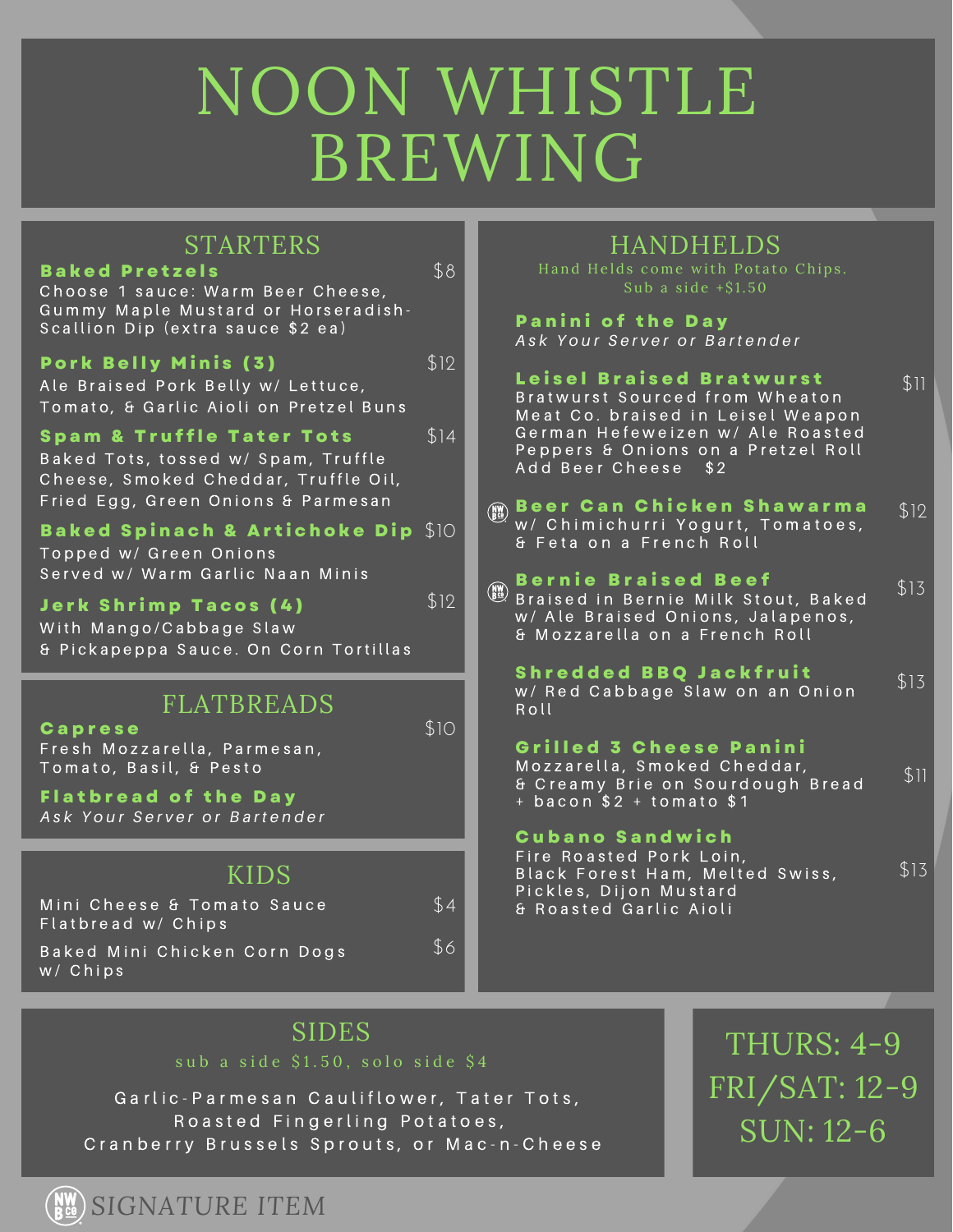# SPECIALS 12/30-1/2

#### **F l a t b r e a d**

Chipotle ranch chicken w/ black bean/corn relish and avocado \$13

### **P a n i n i**

Prosciutto, spiced apples, herbed cream cheese and red onion \$13

## **S o u p**

Smoked Salmon Chowder \$5

#### **D e s s e r t**

House Made Smores Pop Tort \$5